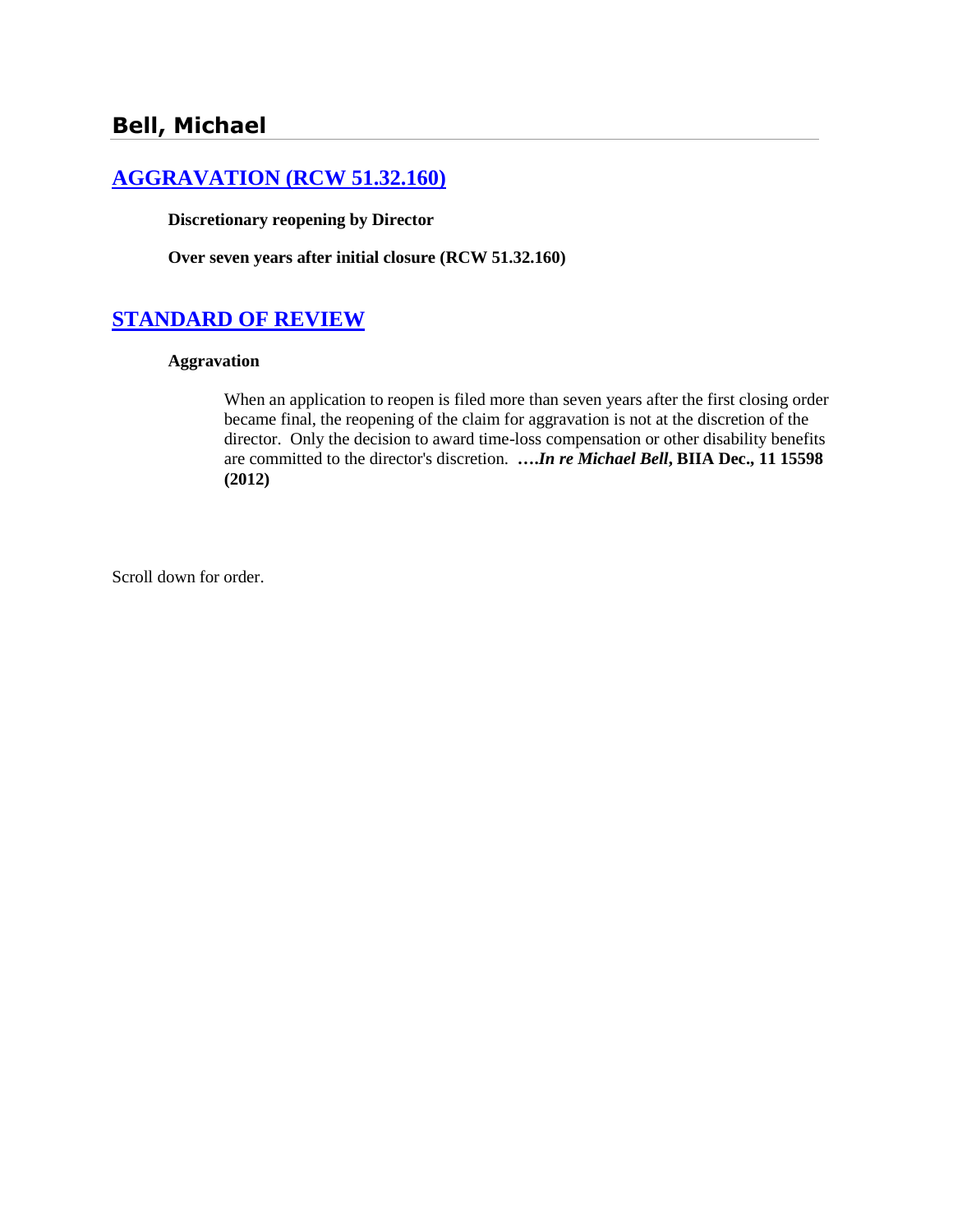## **BEFORE THE BOARD OF INDUSTRIAL INSURANCE APPEALS STATE OF WASHINGTON**

**)**

**IN RE: MICHAEL J. BELL ) DOCKET NO. 11 15598**

**CLAIM NO. T-840446 ) DECISION AND ORDER**

APPEARANCES:

Claimant, Michael J. Bell, Pro Se

Self-Insured Employer, Lanoga Corporation, by Law Office of Gress & Clark, LLC, per James L. Gress

Department of Labor and Industries, by The Office of the Attorney General, per Dilek F. Aral-Still, Assistant

The self-insured employer, Lanoga Corporation, filed a protest with the Department of Labor and Industries on February 22, 2011, from an order of the Department dated December 23, 2010. In this order, the Department affirmed its May 19, 2010 order in which it reopened the claim effective January 25, 2010, for medical treatment only. On May 20, 2011, the Department forwarded the protest to the Board of Industrial Insurance Appeals as a direct appeal. The Department order is **REVERSED AND REMANDED.**

## **DECISION**

As provided by RCW 51.52.104 and RCW 51.52.106, this matter is before the Board for review and decision. The self-insured employer filed a timely Petition for Review of a Proposed Decision and Order issued on March 23, 2012, in which the industrial appeals judge affirmed the Department order dated December 23, 2010.

The Board has reviewed the evidentiary rulings in the record of proceedings and finds that no prejudicial error was committed. The rulings are affirmed.

We have granted review in this appeal because we disagree with the decision of our industrial appeals judge to direct reopening of the claim. The record before us does not establish that worsening of the claimant's industrially-related conditions between the dates of April 15, 2004, and December 23, 2010, was proximately caused by his industrial injury. We also wish to clarify the process and the legal standard in an over-seven-year claim reopening, such as this one.

The claimant, Michael Bell, was 23 years old on August 7, 1996, when he was injured while lifting one end of a 32-foot, 6- by 12-inch wooden beam while working for Lumbermen's lumber

1

2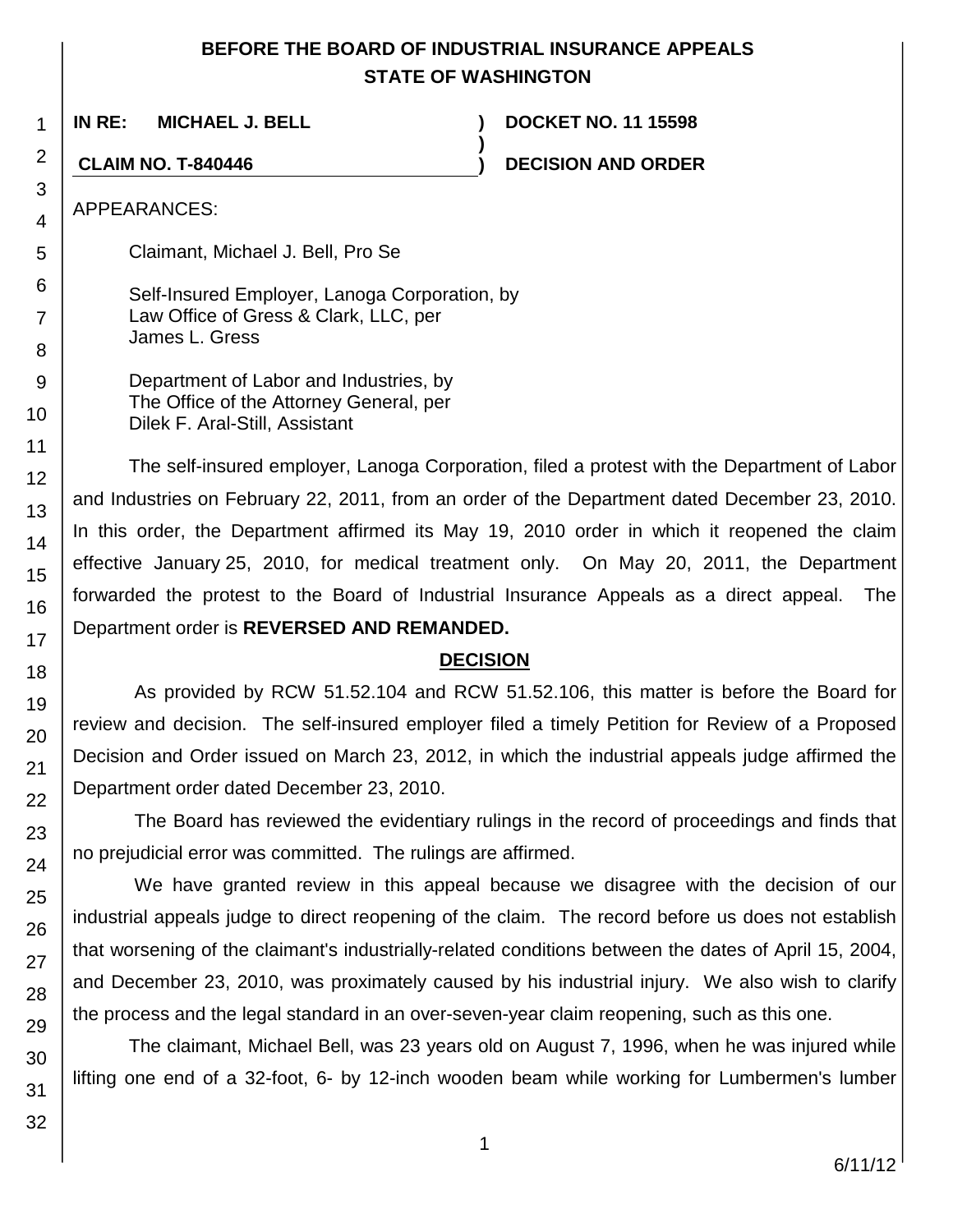1 2 3 4 5 6 7 8 9 yard, owned by Lanoga Corporation. He felt "incredible shooting pain," and his back stiffened up. He filed a workers compensation claim through his chiropractor and had physical therapy. The claim was closed three months later by a self-insured order in November 1996. It was reopened in September 1997. Dr. Richard Wohns performed an L5-S1 microdiskectomy in November 1997. The claim closed again in April 1999. Reopening applications were denied in 2001 and most recently on April 15, 2004, but on December 23, 2010, the Department affirmed an order in which it granted an application to reopen. The self-insured employer appealed the decision to reopen the claim. Therefore, the first terminal date was April 15, 2004. The second terminal date was December 23, 2010, and the date of first closure was November 26, 1996.

10 11 12 13 14 15 16 17 RCW 51.52.050 and WAC 263-12-115(2)(a) and (c) charge the employer with proceeding initially with evidence sufficient to establish a prima facie case for the relief sought. *In re Michael Hansen*, BIIA Dec., 95 4568 (1996). Once the employer has presented a prima facie case that the Department order is incorrect, the burden shifts to the claimant and Department to prove by a preponderance of the evidence that the Department order on appeal is correct. *Olympia Brewing Co. v. Department of Labor & Indust.*, 34 Wn.2d 498 (1949), *overruled on other grounds, Windust v. Department of Labor & Indus.,* 52 Wn.2d 33 (1958); *In re Christine Guttromson*, BIIA Dec., 55,804 (1981).

18 19 20 21 22 Here, the employer-appellant established its prima facie case with the testimony of Lewis Almarez, M.D., neurologist, and Richard G. McCollum, M.D., orthopedic surgeon. Both doctors agreed that Mr. Bell had decreased disk height during the aggravation period at L5-S1 as shown on x-rays, but they said that this was due to degenerative disk disease, not the industrial injury. They found that there was no objective worsening due to the industrial injury.

23 24 25 26 27 28 29 The Department presented the claimant's testimony, and that of Robert B. Kaler, M.D., Mr. Bell's current treating physician. Dr. Kaler first saw Mr. Bell on June 10, 2010, about six months before the second terminal date. Dr. Kaler had no records prior to June 2010; he did not know the details of the industrial injury itself; and he knew little about Mr. Bell's condition in 2004. Dr. Kaler agreed with Drs. Almarez and McCollum's diagnosis of degenerative disk disease. But he was quite vague about his conclusion that there had been objective worsening between 2004 and 2010, and he never said that any worsening was due to the industrial injury.

30 31 It must be shown that worsening of the condition was proximally related to the industrial injury for a claim to be reopened. *In re Arlen Long,* BIIA Dec., 94 2539 (1996); *Phillips v.* 

32

2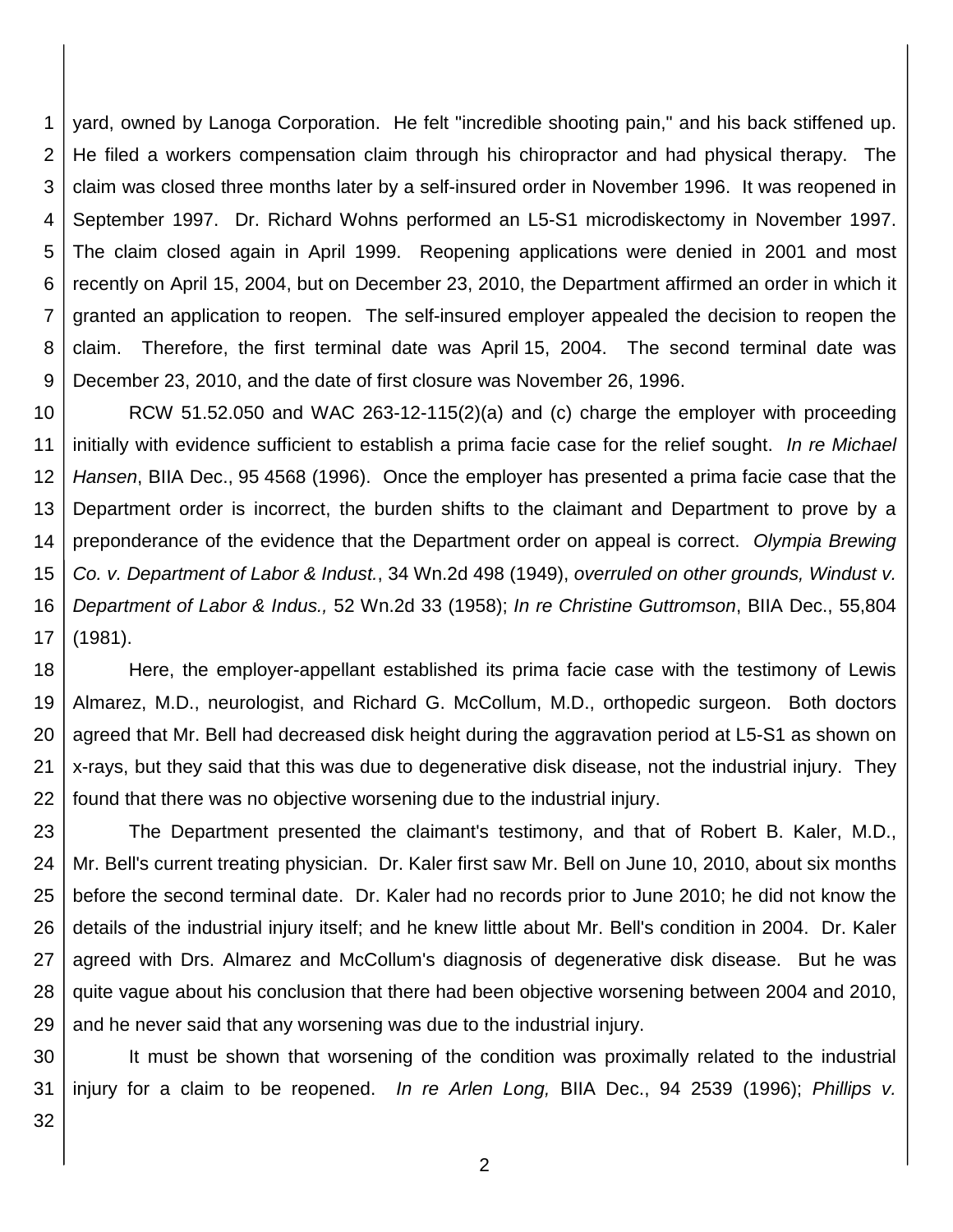1 2 *Department. of Labor & Indus.,* 49 Wn.2d 195 (1956). Therefore, we cannot agree that the evidence herein established a case for reopening.

3 4 5 6 7 8 9 10 11 12 13 We have also granted review to clarify the legal standard in analyzing an over-seven-year reopening. Our industrial appeals judge continuously indicated that the Department's decision to reopen the claim was discretionary in nature because the application was received more than seven years after the first closing order had become final. This is not correct. It is not the reopening that is discretionary. In an over-seven case, whether to award time-loss compensation or other disability benefits from the accident fund are committed to the Director's discretion. In an over-seven case, the claimant receives only medical treatment unless the Department Director, in her discretion, allows full benefits. Regardless of whether the reopening was more or less than seven years after the first closing order became final, it must still be shown by objective medical evidence that the claimant's condition worsened as a proximate cause of the industrial injury between the first and second terminal dates. RCW 51.32.160(1)(a).

14 15 16 The Department order on appeal in which the Department reopened the claim should be reversed, and the claim remanded to the Department to issue an order in which it denies the reopening application.

### **FINDINGS OF FACT**

1. On June 30, 2011, an industrial appeals judge certified that the parties agreed to include the Jurisdictional History, as amended, in the Board record solely for jurisdictional purposes.

17

18

19

20

21

22

23

24

25

26

27

28

29

30

31

32

- 2. On August 7, 1996, while in the course of employment with Lanoga Corporation, the claimant, Michael J. Bell, suffered an industrial injury when he was lifting a heavy beam to put onto a truck and he felt pain in his low back. He sustained a herniated disk at L5-S1 as a result of that injury.
- 3. On April 15, 2004, the claimant had objective findings in his low back that were proximately caused by his industrial injury including radiological findings indicative of his L5-S1 microdiskectomy and degenerative disk disease, loss of left ankle reflex, diminished left leg sensation, and positive straight leg raising. He had a permanent partial disability proximately caused by his industrial injury equal to Category 3 of WAC 296-20-280 for permanent dorso-lumbar/lumbosacral impairments.
- 4. On December 23, 2010, Mr. Bell had no objective findings of worsening proximately caused by the industrial injury.
	- 3